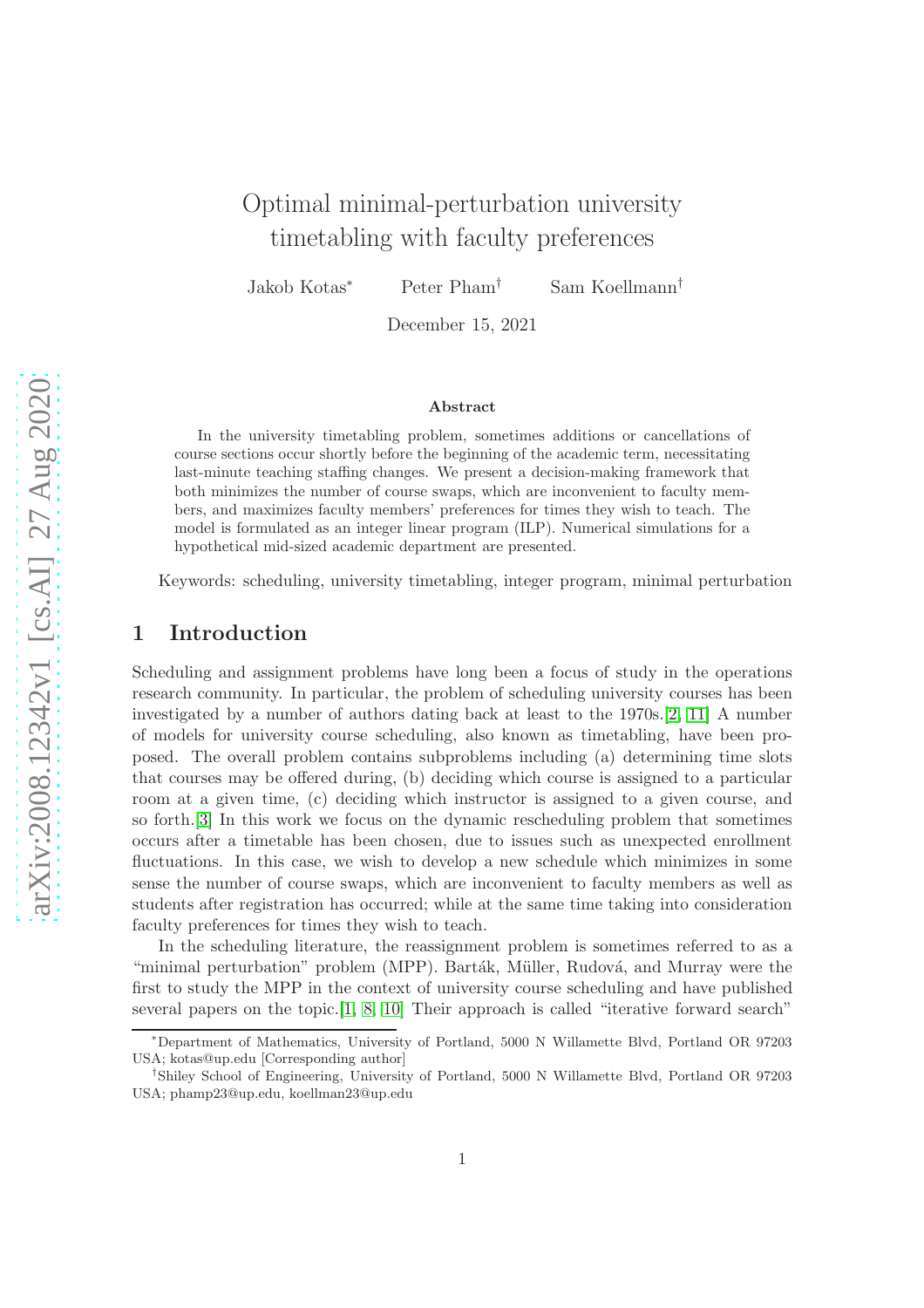which operates over feasible, but incomplete solutions (meaning some variables are unassigned). Their work builds off of El Sakkout, Richards, and Wallace  $[4, 5]$  $[4, 5]$  who introduced the MPP for general dynamic programs. More recent work in high school timetabling has been that of Kingston[\[6\]](#page-6-7), who describes an algorithm called "polymorphic ejection chains," which repair an infeasibility while possibly creating a new one, in a successive fashion until the solution is feasible. Finally, Phillips, Walker, Ehrgott and Ryan[\[9\]](#page-6-8) minimize course swaps in the university timetabling problem by only searching for solutions in a neighborhood of the original (now-infeasible) solution, and expanding the neighborhood until a solution is found.

In contrast to the aforementioned works, the model we present here represents a new multiobjective approach, where swaps are minimized through explicit inclusion in the objective function. The benefits of this approach are several. First, ours is an exact solution method that does not rely on heuristics, so an optimal solution is guaranteed. Second, since both the minimizing of perturbations as well as a weighted sum of faculty time-preferences are considered in the objective function, we favor swaps that improve the times at which faculty teach. This also allows the decision-maker to choose the relative importance of these two objectives. Our formulation is an integer linear program (ILP) and thus can be solved with virtually any commonly-used optimization software package; there is no need for a problem-specific solution algorithm.

In this paper we borrow notation from a model put forth by Kumar.[\[7\]](#page-6-9) That model is also an ILP that schedules courses to time slots and assigns instructors to them. The objective function is a linear weighted sum of faculty time-preferences. Note that Kumar's model is for the original timetabling assignment problem and not the reassignment problem.

### 2 Model

#### Decision variables

 $P_{ijt}$  = 1 if course i is added to faculty j in time slot t

 $= -1$  if course i is removed from faculty j in time slot t

 $= 0$  otherwise

Also  $T_{ij}$  are decision variables which will be necessary to linearize the objective function; see below.

### Parameters

• Obsolete schedule  $X_{ijt}$  = 1 if course i had been assigned to faculty j in time slot t  $= 0$  otherwise

The new schedule is  $X_{ijt} + P_{ijt}$ .

• Faculty time-preference matrix

 $W_{it} \geq 0$  indicate faculty j's preference for teaching in time slot t.

Higher scores correspond to more desirable times. 0 indicates unavailability during time slot.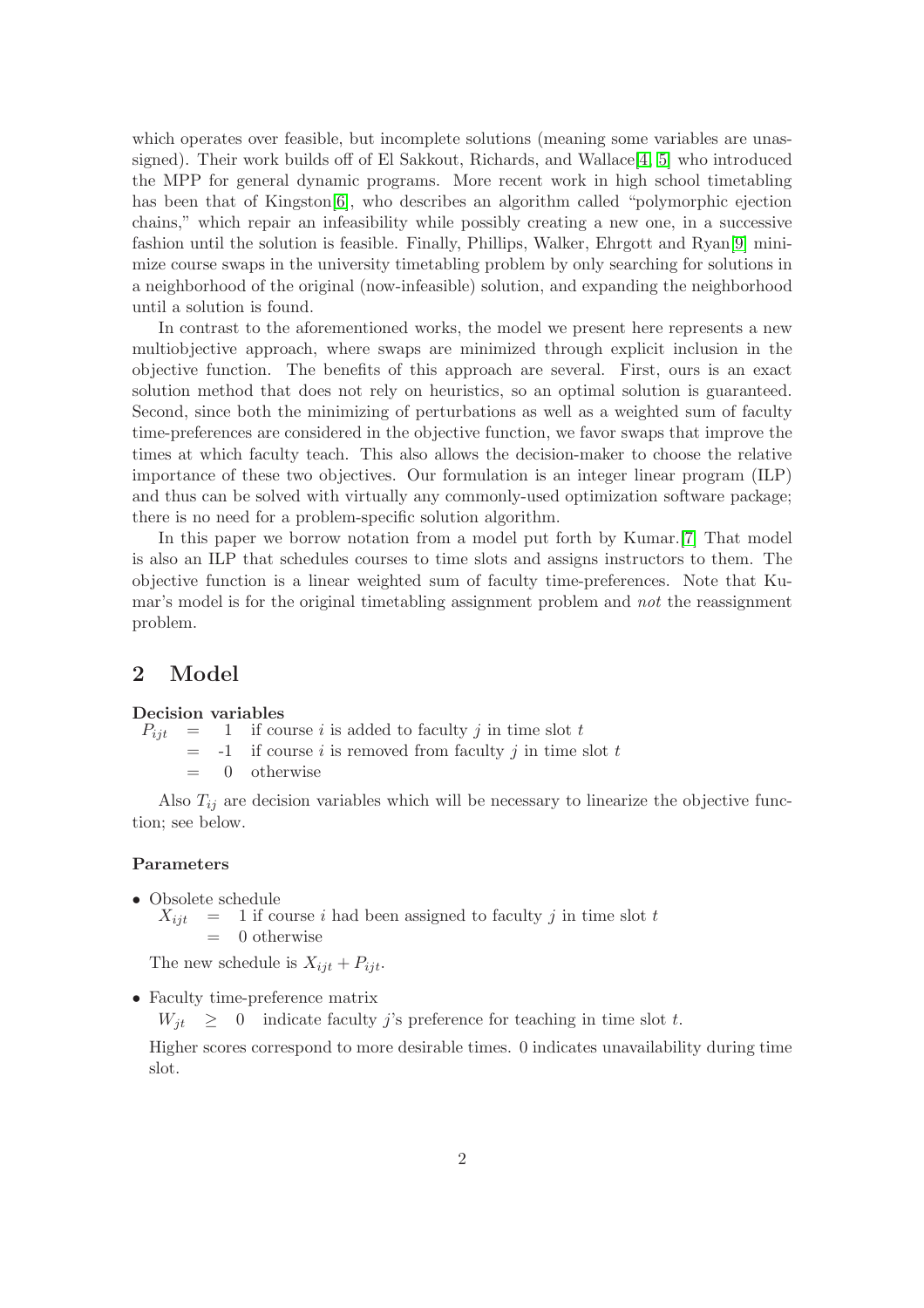• Faculty time availability matrix

 $F_{jt}$  = 1 if  $W_{jt} > 0$  indicates faculty j is available in time slot t  $= 0$  if  $W_{it} = 0$  otherwise

- Course swap penalty matrix
	- $\alpha_{ij} \geq 0$  are penalty factors for making changes to course i in faculty j's schedule.

This penalty applies for either adding a course that was previously not in faculty j's schedule, or for removing a course that was previously in faculty  $j$ 's schedule. Simply changing to a different section of an existing course incurs no penalty due to  $\alpha_{ii}$ . However note that a reward/penalty for changing the time slot to a more or less desirable time for faculty i is handled via  $W_{it}$ .

• Course-time slot matrix

 $M_{it}$  = number of sections of course i scheduled at time slot t

Note that due to this definition of  $M_{it}$  differs from the Kumar model.

• Faculty-course matrix

 $C_{ij}$  = 1 if course i can be taught by faculty j  $= 0$  otherwise

- Teaching load
	- $N_i^+$  $=$  maximum number of courses/credit hours that can be assigned to faculty j
	- $N_j^-$  = minimum number of courses/credit hours that can be assigned to faculty j

 $H_i$  = number of courses/credit hours that course i counts as

Our model accommodates faculty contracts on either a per-course or per-credit hour basis. If faculty member j must teach an exact number, then  $N_j^+ = N_j^-$ . Part-time faculty with a range on how many courses/credit hours (including zero) can also be accommodated.

#### Objective function

The objective function is the weighted sum of faculty time-preferences, plus the weighted sum of the absolute value of courses added and subtracted:

$$
\max \underbrace{\sum_{j} \sum_{t} \left( W_{jt} \sum_{i} P_{ijt} \right)}_{\text{faculty time preferences}} - \underbrace{\sum_{i} \sum_{j} \left( \alpha_{ij} \left| \sum_{t} P_{ijt} \right| \right)}_{\text{course swaps}}
$$

Where  $|\cdot|$  is in the componentwise sense. Note that this objective function is not linear but can be made linear through the introduction of the new variables  $T_{ij}$ . We arrive at our final form:

$$
\left| \max \sum_{j} \sum_{t} \left( W_{jt} \sum_{i} P_{ijt} \right) - \sum_{i} \sum_{j} \alpha_{ij} T_{ij} \right|
$$

along with additional constraints labeled "new variable constraints" below.

### **Constraints**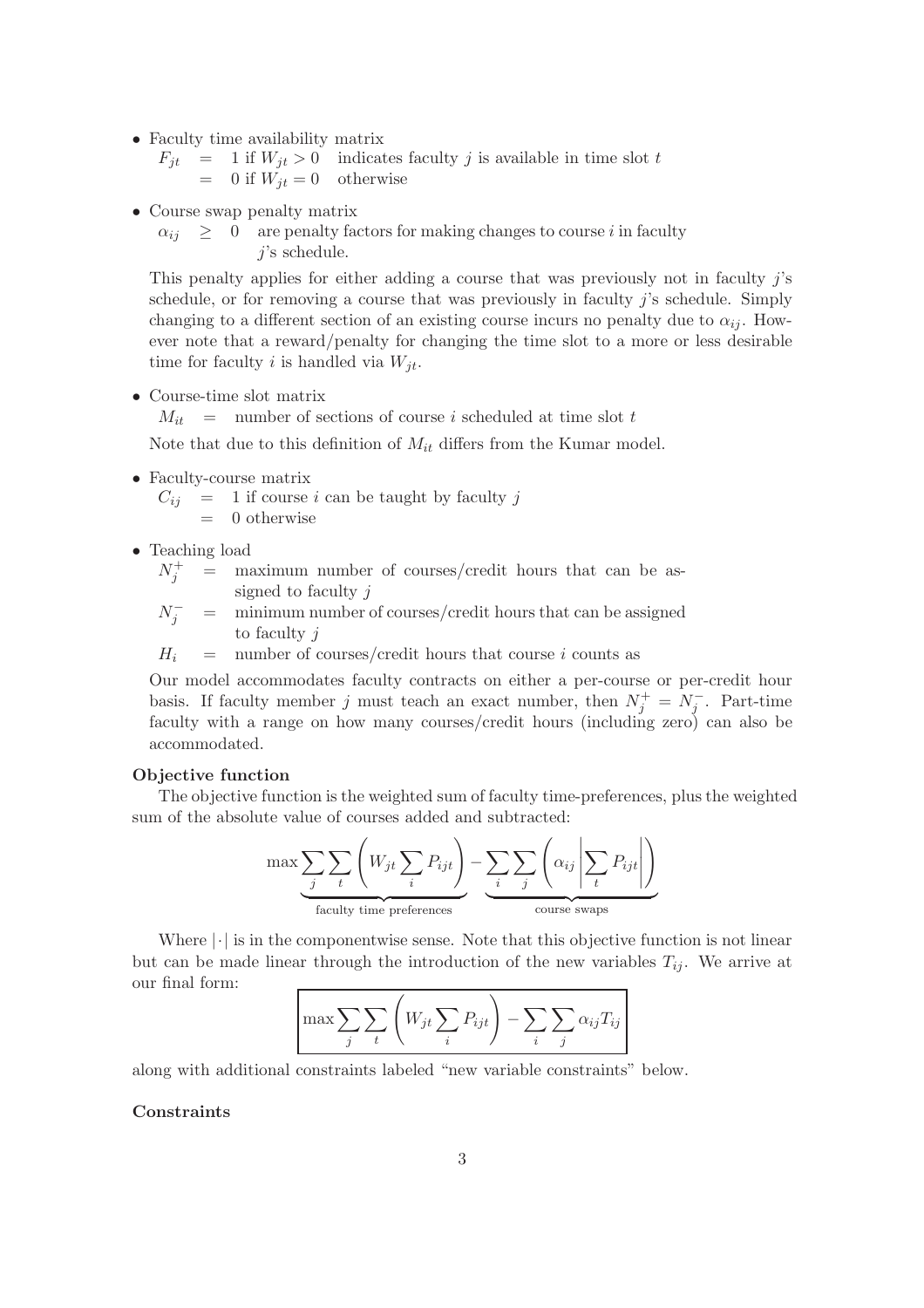• New variable constraints:

$$
T_{ij} \ge \sum_{t} P_{ijt} \quad \forall i \quad \forall j
$$

$$
T_{ij} \ge -\sum_{t} P_{ijt} \quad \forall i \quad \forall j
$$

These constraints are necessary to convert the  $|\sum_{t} P_{ijt}|$  term in the objective function into linear form.

• New schedule is binary:

 $X_{i}+P_{i}+2\geq 0$   $\forall i$   $\forall j$   $\forall t$  $X_{i}$ <sub>it</sub> +  $P_{i}$ <sub>it</sub> < 1  $\forall i \forall j \forall t$ 

This set of constraints ensures that you cannot add a course and time that a faculty member already has, nor can you remove a course and time that a faculty member did not have.

• Assign all courses:

$$
\sum_{j} (X_{ijt} + P_{ijt}) = M_{it} \quad \forall t \quad \forall i
$$

These constraints ensure that every section of every course is assigned to a faculty member.

• Faculty teach only courses from their choice list:

$$
\sum_{t} (X_{ijt} + P_{ijt}) \leq C_{ij} \sum_{t} M_{it} \quad \forall i \quad \forall j
$$

These constraints ensure that faculty only teach courses they are able to teach.

• Faculty teach only during their available times:

 $\sum_i (X_{ijt} + P_{ijt}) \leq F_{jt} \quad \forall j \quad \forall t$ 

These constraints ensure that faculty are not scheduled during times they are not available, and also that a faculty member may teach no more than one course simultaneously.

• Teaching load requirements:

$$
\sum_{i} H_{i} \sum_{t} (X_{ijt} + P_{ijt}) \le N_{j}^{+} \quad \forall j
$$
  

$$
\sum_{i} H_{i} \sum_{t} (X_{ijt} + P_{ijt}) \ge N_{j}^{-} \quad \forall j
$$

These constraints ensure that each faculty member teaches the correct number of courses.

• Avoid time slot conflicts:

$$
\sum_{i}(X_{ijt'} + P_{ijt'}) + \sum_{i}(X_{ijt''} + P_{ijt''}) \le 1 \quad \forall j \quad \forall t', t''
$$
 that conflict

These constraints prevent a faculty from teaching at both time slots t' and t''. This could be because  $t'$  and  $t''$  overlap or because we wish to prevent faculty from teaching both early mornings and late evenings, or both Mon/Wed/Fri and Tue/Thur, etc.

• Decision variables are binary:

 $-1 \leq P_{ijt} \leq 1$ ,  $P_{ijt}$  integer

 $0 \leq T_{ij} \leq 1, T_{ij}$  integer

This enforces that each element of the decision variable  $P_{ijt} \in \{-1,0,1\}$  and  $T_{ij} \in \{0,1\}.$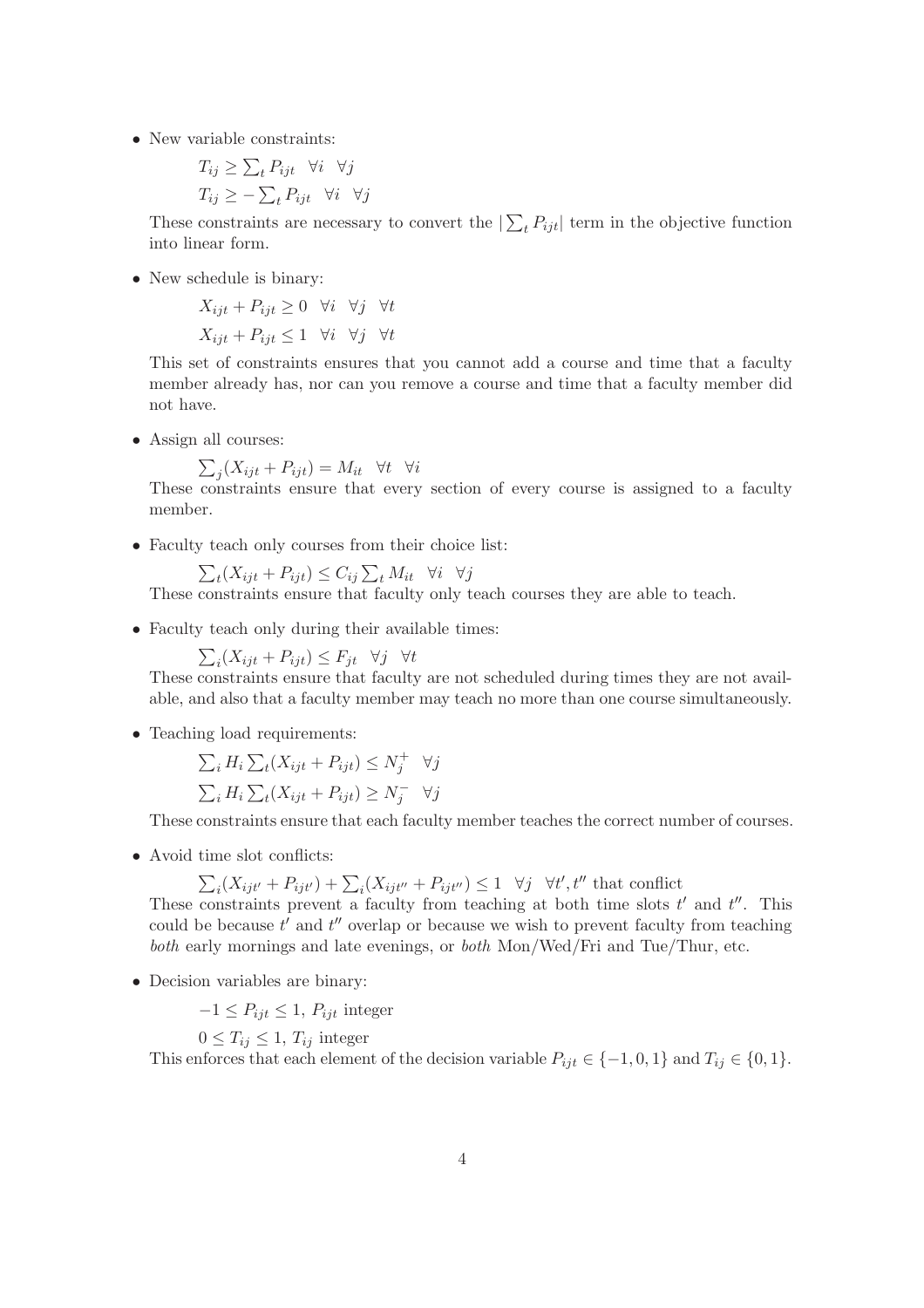## 3 Simulations

In this section we present numerical simulations for a hypothetical department offering 57 sections of 17 different courses, with 13 full-time and 9 part-time faculty members, during 24 possible time slots. These values were based on the Fall 2020 semester schedule for the Mathematics Department at the University of Portland. All full-time faculty must teach 3 courses while part-time faculty may teach between 0 and 2 courses. Some pairs of time slots conflict with each other (time slots 8:10-9:05 Mon/Wed/Fri and 8:10-9:05 Mon/Tue/Wed/Fri are one such example.) We assume for simplicity that the  $W_{it}$  and  $\alpha_{ij}$ matrices are all 1s, indicating that all faculty are equally satisfied teaching at any time and are equally inconvenienced by a course add or drop.  $M_{it}$  represent actual sections scheduled for Fall 2020 at the University of Portland. For  $C_{ij}$ , an attempt was made to group together faculty based on their subdiscipline; for example, part-time faculty can teach any lower-division course, while pure mathematicians can teach lower-division courses plus pure upper-division courses, whereas applied mathematicians can teach lowerdivision courses plus applied upper-division courses.  $X_{ijt}$  are a simulated feasible solution based on these constraints.

The IP involved 9350 variables and 39238 constraints. The problem was solved in Matlab R2016b, using the "intlinprog" function in the Optimization Toolbox. Elapsed time to run the entire code, including reading in data from a spreadsheet, setting up constraints to pass to the solver, and displaying the output, was approximately 4 seconds on a single 2.8 GHz Intel Core i5 processor for each simulation that follows; the time for just the solution of the IP was approximately 2 seconds.

#### Simulation 1: Removal from part-time faculty

We remove one section of one course that is taught by a part-time faculty member in  $X_{ijt}$ . As expected,  $P_{ijt} = -1$  for that course-faculty-time slot combination, and  $P_{ijt} = 0$ for all other combinations indicating that no other changes occur.

#### Simulation 2: Removal from full-time faculty

We remove one section of one course that is taught by a full-time faculty member in  $X_{ijt}$ . Because full-time faculty must teach 3 courses, they are reassigned a course that had been taught by a part-time faculty member. Thus we have  $P_{ijt} = -1$  in two places (the removed section and the section lost by the part-time faculty member) and  $P_{ijt} = 1$ in one place (the section moved from part-time to full-time), and  $P_{ijt} = 0$  elsewhere. We further note that the full-time faculty member is swapped to another section of the same course, which incurs no penalty due to  $\alpha_{ij}$ .

#### Simulation 3: Forcing a course swap

In both previous simulations, our model was able to adjust so that no instructor was forced to take on a new course, as opposed to switching sections of an existing course. However, if we push the system far enough, this becomes inevitable. For example, 8 sections of MTH 201 are offered. We choose to cancel 3 sections assigned to part-time faculty and 1 section assigned to a full-time faculty. The full-time faculty is reassigned to MTH 112 as there are no available sections of MTH 201 left. This is the first simulation in which we have seen an instance of the course swap penalty being activated (i.e.,  $T_{ij}$   $\zeta$  0 for some i, j.)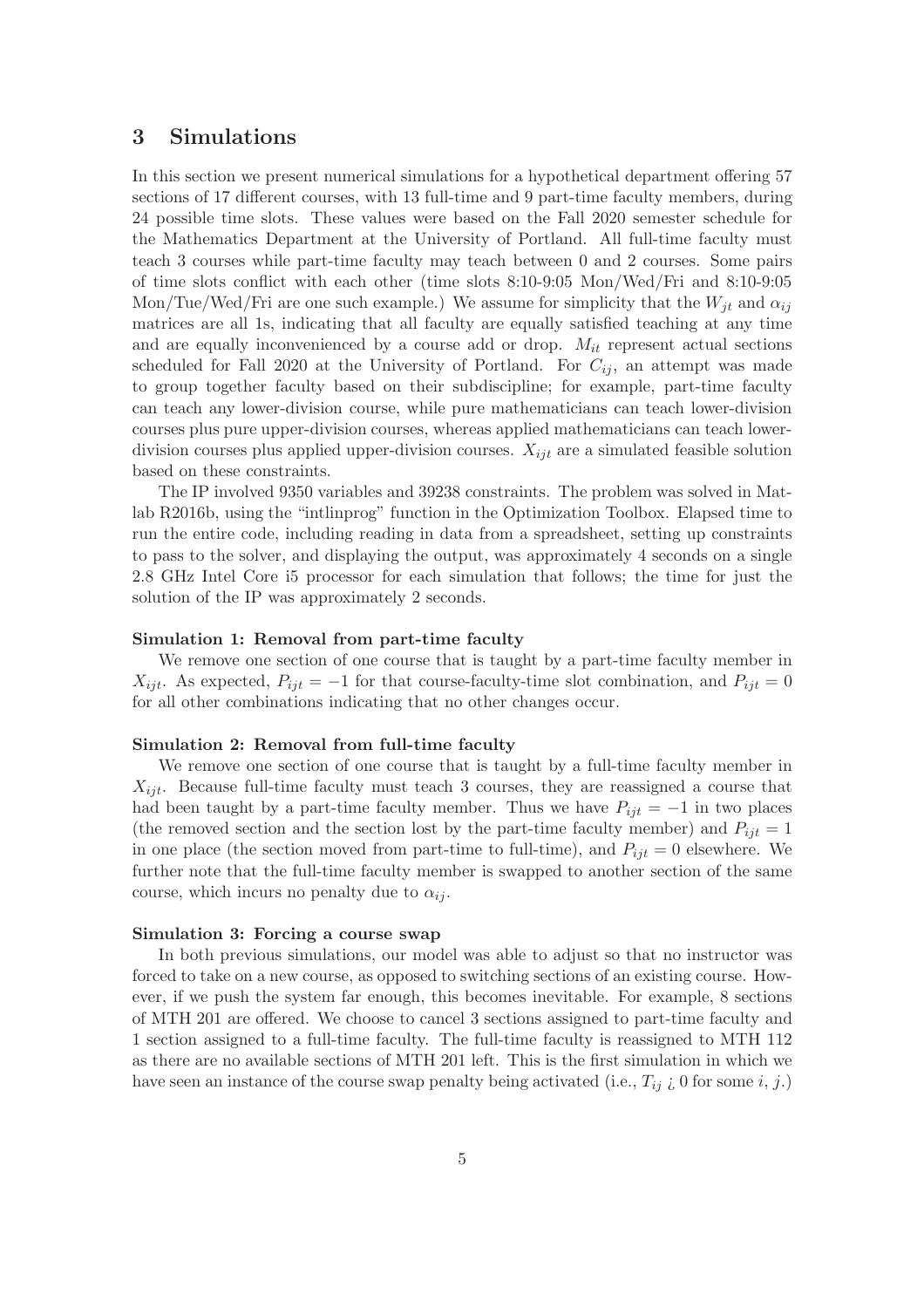|                  |         | Simulation 1.           |                |         |               |
|------------------|---------|-------------------------|----------------|---------|---------------|
| Sections removed |         |                         | Sections added |         |               |
| Course           | Faculty | Time slot               | Course         | Faculty | Time slot     |
| <b>MTH 161</b>   | G.T.    | <b>MWF</b>              |                |         |               |
|                  |         | 12:30-13:25             | (None)         |         |               |
| Simulation 2.    |         |                         |                |         |               |
| Sections removed |         |                         | Sections added |         |               |
| Course           | Faculty | Time slot               | Course         | Faculty | Time slot     |
| <b>MTH 161</b>   | P.N.    | $\overline{\text{MWF}}$ | <b>MTH 161</b> | M.M.    | <b>MWF</b>    |
|                  |         | $8:10 - 9:05$           |                |         | $8:10 - 9:05$ |
| <b>MTH 161</b>   | M.M.    | <b>MWF</b>              |                |         |               |
|                  |         | 14:40-15:35             |                |         |               |
| Simulation 3.    |         |                         |                |         |               |
| Sections removed |         |                         | Sections added |         |               |
| Course           | Faculty | Time slot               | Course         | Faculty | Time slot     |
|                  |         |                         |                |         |               |
|                  |         | <b>MWF</b>              |                |         | <b>MWF</b>    |
| <b>MTH 112</b>   | G.T.    | $8:10-9:05$             | <b>MTH 112</b> | T.B.    | $8:10 - 9:05$ |
|                  |         | <b>MWRF</b>             |                |         |               |
| <b>MTH 201</b>   | T.B.    | $9:15 - 10:10$          |                |         |               |
|                  |         | <b>MTWR</b>             |                |         |               |
| <b>MTH 201</b>   | M.G.    | $9:15 - 10:10$          |                |         |               |
|                  |         | <b>MTWR</b>             |                |         |               |
| <b>MTH 201</b>   | D.K.    | $8:10 - 9:05$           |                |         |               |
| <b>MTH 201</b>   | R.L.    | <b>MTWR</b>             |                |         |               |

A summary of simulations 1-3 can be found in table [1.](#page-5-0)

<span id="page-5-0"></span>Table 1: Simulations of courses removed. In simulation 1, a section is removed from parttime faculty member G.T. In simulation 2, a section is removed from full-time faculty member M.M, so a swap occurs of a different section from part-time faculty member P.N. to M.M. In simulation 3, 4 sections of MTH 201 are removed, one of which had been assigned to full-time faculty member T.B., so T.B. is reassigned to part-time faculty member G.T.'s MTH 112 section.

# 4 Conclusion

We have developed a decision-making framework for last-minute teaching staffing changes when courses are added or removed for an academic department. This framework minimizes swaps in such a way that it penalizes changing a faculty member to a different course but not a different section of the same course. It also maximizes faculty members' preferences for times they wish to teach. The relative importance of these factors to each other as well as across various faculty members are handled through the weight matrices  $W_{it}$ and  $\alpha_{ii}$ . Our framework is easily and quickly solvable using off-the-shelf IP solvers. From the first author's experience teaching in an academic department, last-minute timetable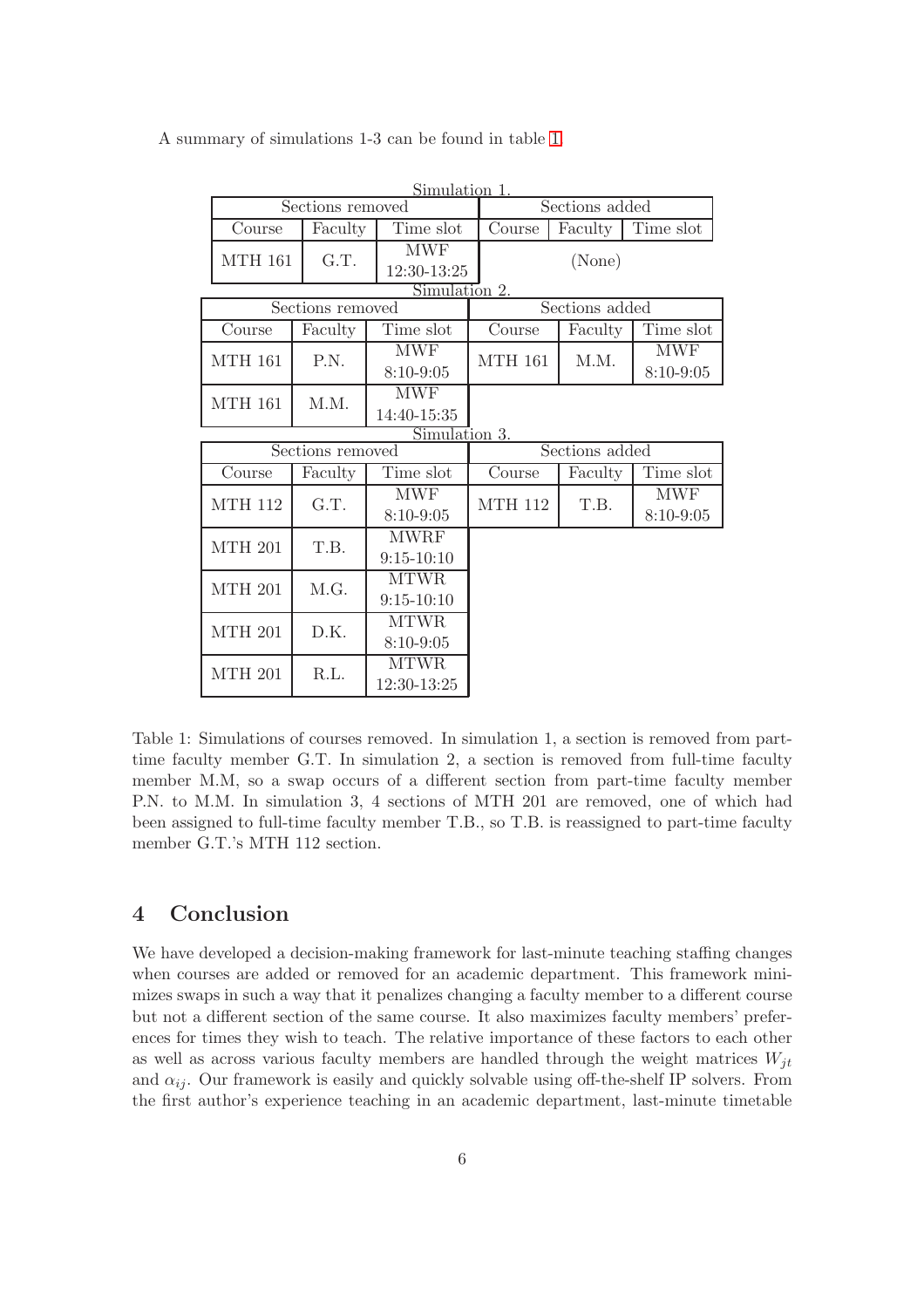changes are stressful to all involved; our hope is that this framework provides a tool that decision-makers can use to quickly, optimally, and objectively reshuffle teaching assignments when necessary.

## 5 Acknowledgments

This work was supported by a Summer Undergraduate Research Experience grant from the University of Portland College of Arts & Sciences.

## <span id="page-6-2"></span>References

- [1] R. Barták, T. Müller, and H. Rudová. A new approach to modeling and solving minimal perturbation problems. International Workshop on Constraint Solving and Constraint Logic Programming CSCLP 2003: Recent Advances in Constraints, Lecture Notes in Computer Science, 3010:233–249, 2004.
- <span id="page-6-1"></span><span id="page-6-0"></span>[2] J.A. Breslaw. A linear programming solution to the faculty assignment problem. Socio-economic Planning Sciences, 10(6):227–230, 1976.
- [3] M.W. Carter and G. Laporte. Recent developments in practical course timetabling. Practice and Theory of Automated Timetabling II, PATAT 1997, Lecture Notes in Computer Science, 1408, 1998.
- <span id="page-6-5"></span>[4] H. El Sakkout, T. Richards, and M. Wallace. Minimal perturbation in dynamic scheduling. Proceedings of the 13th European conference on artificial intelligence ECAI-98, 1998.
- <span id="page-6-7"></span><span id="page-6-6"></span>[5] H. El Sakkout and M. Wallace. Probe backtrack search for minimal perturbation in dynamic scheduling. Constraints, 5:359–388, 8 2000.
- <span id="page-6-9"></span>[6] J.H. Kingston. Repairing high school timetables with polymorphic ejection chains. Annals of Operations Research, 239:119134, 4 2016.
- [7] R. Kumar. Modeling a departmental course scheduling problem using integer programming: a spreadsheet-based approach. Journal of Management Information and Decision Sciences, 17(2):41–55, 2014.
- <span id="page-6-3"></span>[8] T. Müller, H. Rudová, and R. Barták. Minimal perturbation problem in course timetabling. PATAT 04: Proceedings of the 5th international conference on Practice and Theory of Automated Timetabling, Lecture Notes in Computer Science, 3616:126– 146, 8 2004.
- <span id="page-6-8"></span>[9] A.E. Phillips, C.G. Walker, M. Ehrgott, and D.M. Ryan. Integer programming for minimal perturbation problems in university course timetabling. Annals of Operations Research, 252:283304, 2017.
- <span id="page-6-4"></span>[10] H. Rudová, T. Müller, and K. Murray. Complex university course timetabling. Journal of Scheduling, 14:187207, 4 2011.